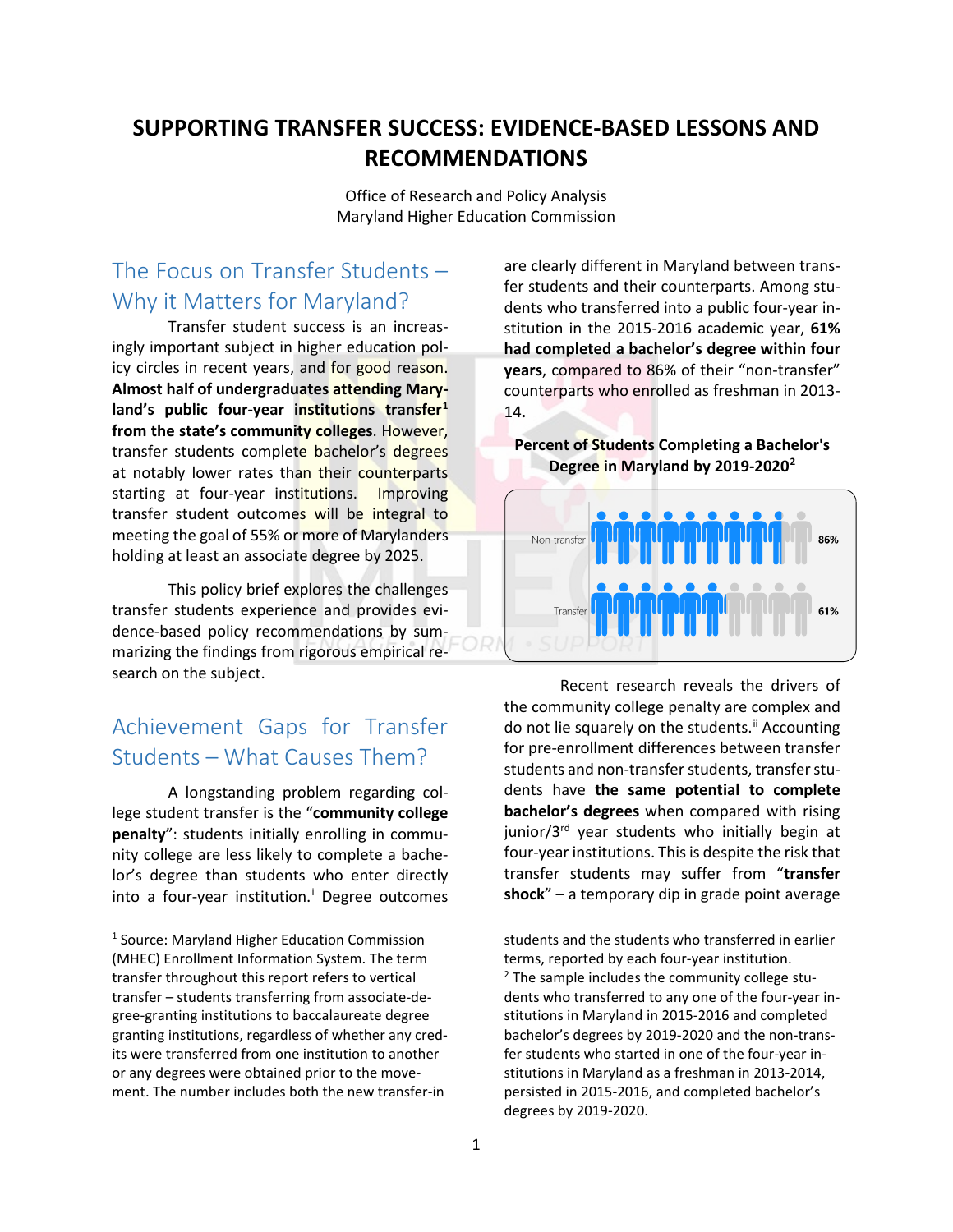(GPA) during the first and second semesters at the four-year college.<sup>iii</sup>

Additionally, transfer students can face **credit loss** when they transfer from one institution to another, which increases the time for transfer students to complete a degree.<sup>[iv](#page-4-1)</sup> National data show that 54% of transfer students are unable to transfer most of their credit or start at junior standing/ $3^{rd}$  year standing. In fact, it is estimated that **transfer students would have even a higher likelihood of degree attainment** than non-transfer junior students in the absence of credit loss.<sup>v</sup>

Maryland students are not immune to credit loss. Among bachelor's degree completers in Maryland, transfer students take longer to complete a degree, and **on average complete 4 more credits than non-transfer rising juniors do.** Reducing credit loss and transfer shock are essential to address the achievement gaps for transfer students in Maryland.

## **Average Time to Degree for Transfer and Non-Transfer Students Who Completed a Bachelor's Degree in Maryland by 2019-2020[3](#page-1-0)**



### **Average Credit Accumulation for Transfer and Non-Transfer Students Who Completed a Bachelor's Degree in Maryland by 2019-20203**

|                                    | <b>Non-transfer</b> | <b>Transfer</b> |
|------------------------------------|---------------------|-----------------|
| <b>Attempted</b><br><b>Credits</b> | 65.7                | 71.0            |
| <b>Completed</b><br><b>Credits</b> | 64.3                | 68.4            |

<span id="page-1-1"></span><span id="page-1-0"></span><sup>3</sup> The sample includes the community college students who transferred to any one of the four-year institutions in Maryland in 2015-2016 and completed bachelor's degrees by 2019-2020 and the non-transfer students who started in one of the four-year institutions in Maryland as a freshman in 2013-2014,

# Promising Practices – Do They Work?

To uncover what practices work and why some seemingly promising practices do not work as expected, this policy brief identified the empirical research of improving transfer student's outcomes and summarized the evidence from research that has shown rigorous results.

## *Transfer/Articulation Agreements*

**Statewide transfer agreements, alone, are insufficient** to improve the transfer rate or bachelor's degree attainment<sup>[vi](#page-4-3)</sup> because they are **complicated to understand and to navigate for**  both students and advisors.<sup>[vii](#page-4-4)</sup> Transfer agreements work better when combined with online course equivalency systems along with personalized advising.<sup>[viii](#page-4-5)</sup> And today's successful transfer students rely on self-directed online tools in their transfer process making reliable online information a crucial complement to transfer agreements.<sup>[ix](#page-4-6)</sup>

Another important limitation of transfer or articulation agreements may have nothing to do with the agreement itself: **most credit loss is due to major-related credit loss instead of the outright loss.** In other words, credits intended to meet major or program-specific requirements or pre-requisites are instead transferred as elective credits, making the student retake major courses. [x](#page-4-7) **Transfer or articulation agreements may inappropriately focus on transferability but ignore the credit applicability to specific program requirements**. In other words, courses may transfer but not apply to specific program or graduation requirements. Some states have recently implemented lower division pre-major transfer pathways that ensure students fulfill pre-major requirements when they transfer.<sup>[4](#page-1-1)</sup>

persisted in 2015-2016, and completed bachelor's degrees by 2019-2020. The time-to-degree and credit accumulation is measured from 2015- 2016(post-junior standing).

<sup>4</sup> State examples include Washington - Associate Science Transfer Degree; New York - CUNY and SUNY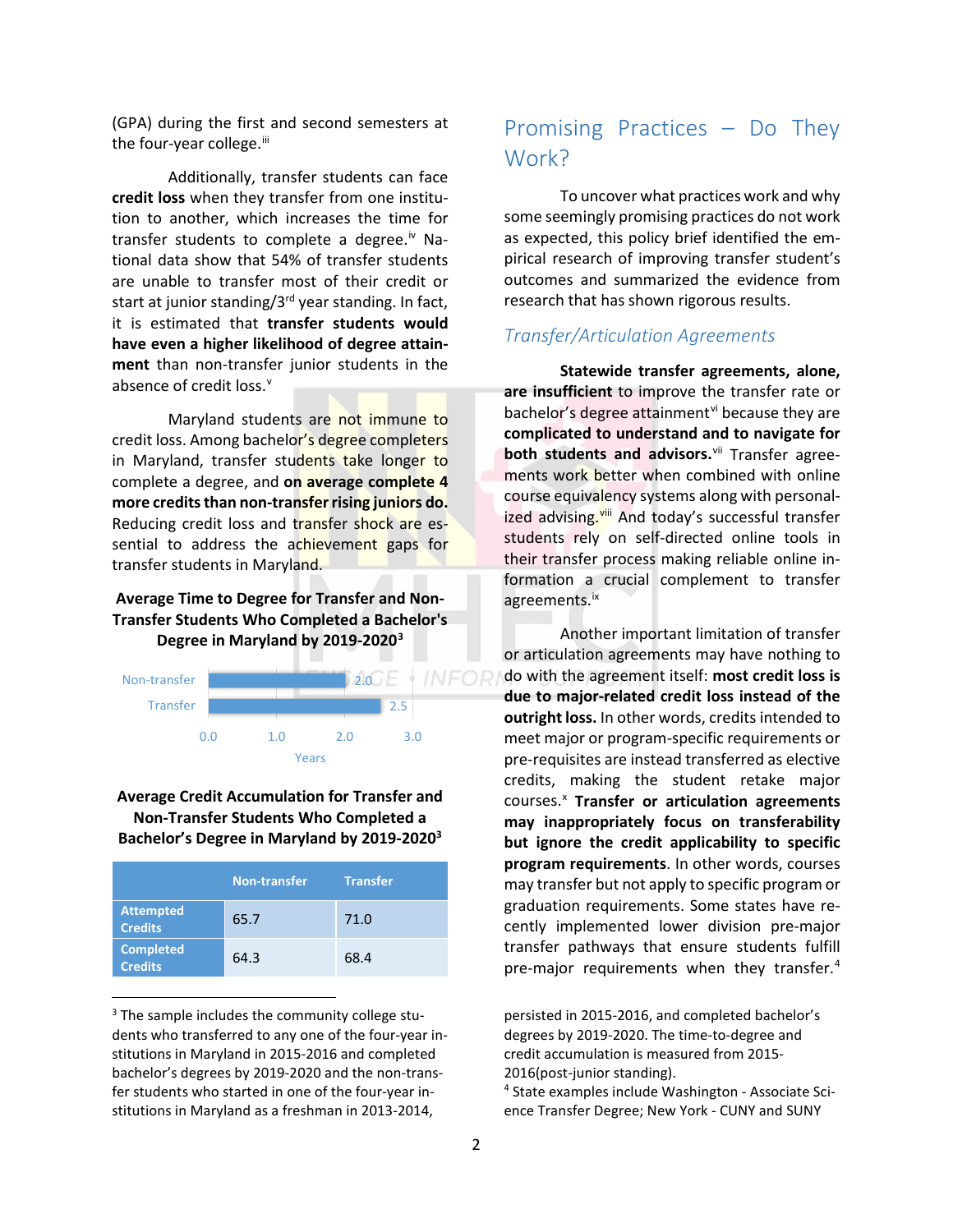Preliminary evaluation of the "Associate Degree of Transfer" program in California established between community colleges and the California State Universities, has shown promising results on increasing the transfer rate and bachelor's degree attainment on transfer compared to traditional associate degree programs.<sup>[xi](#page-4-8)</sup>

#### *Advising*

l

One of the primary reasons for pre-major credit loss is **transfer students being uncertain about their destination or major**, which delays their progress toward completion.<sup>[xii](#page-4-9)</sup> Early, knowledgeable, and personalized transfer advising can help students declare their major earlier.<sup>[xiii](#page-4-10)</sup> Additionally, evidence supports the use of direct and personalized advising, which can also mitigate what is known as the community college **"cool-out" effect**: college practitioners use academic reorientation processes that encourage the least-promising students to lower their educational goals and expectations. [xiv](#page-4-11)

Another key factor found to support advising transfer students is the use of technological tools, such as tools that make the exchange of transcripts less burdensome to students.<sup>[xv](#page-4-12)</sup> Technological tools are especially important for rural institutions as their students from low-income, rural backgrounds have fewer local options for continuing their education in different institutions<sup>xvi</sup>.

# *Data Reporting and Key Metrics Measuring*

To build collaborative transfer partnerships, it is important for institutions, college and university systems, state agencies, and policymakers to **closely monitor the performance of transfer students using common metrics that track students all the way to bachelor's completion. [xvii](#page-4-14)** For example, commonly mentioned in the research is the idea of measuring not only the number of credits transferred, but specifically the percentage of them that are applied to a major. Comparisons of this information by institution, degree program, and specific student demographics can be very useful in understanding transfer credit loss.

Florida and New York have compelling examples of these data-driven practices. Florida requires institutions to routinely monitor the credit loss for transfer students and excess credit hours are one of the metrics used for the perfor-mance-based funding model.<sup>xviii</sup> [I](#page-4-15)n 2019, the City University of New York (CUNY) introduced the Articulation of Credit Transfer project to collect information on how credits are transferred between CUNY institutions, and thus inform improvements in curricula design. [xix](#page-4-16)

# Recommendations – What Can Maryland Do?

In order to improve transfer students' success, Maryland has committed to redesigning the policies and practices in many ways, including articulation agreement templates, implementing upgrades to a state course equivalency system, [5](#page-2-0) financial aid dedicated to transfer students, [6](#page-2-1) and other legislative work to remove unnecessary obstacles that prevent students from transferring and appropriately applying their credits to another institution. [7](#page-2-0) But to overcome

<span id="page-2-1"></span><span id="page-2-0"></span>pathways; California - UC Transfer Pathways & CSU transfer model curricula; Ohio - Transfer Assurance Guides; Tennessee - Tennessee transfer paths, etc. <sup>5</sup> ARTSYS is a computerized data information system which informs students and advisors at a community college about the transferability of each community college course. See <http://artweb.usmd.edu>

<sup>6</sup> See 2+2 Transfer Scholarship here

[https://mhec.maryland.gov/preparing/Pages/Finan](https://mhec.maryland.gov/preparing/Pages/FinancialAid/ProgramDescriptions/prog_2_plus_2.aspx)[cialAid/ProgramDescriptions/prog\\_2\\_plus\\_2.aspx](https://mhec.maryland.gov/preparing/Pages/FinancialAid/ProgramDescriptions/prog_2_plus_2.aspx)  $7$  Examples include the Transfer with Success Act (passed in 2021) that required the public institutions to report the denial of credit transferring to MHEC and sending institutions; Senate bill 152 (introduced in 2022) that prohibits institutions from holding the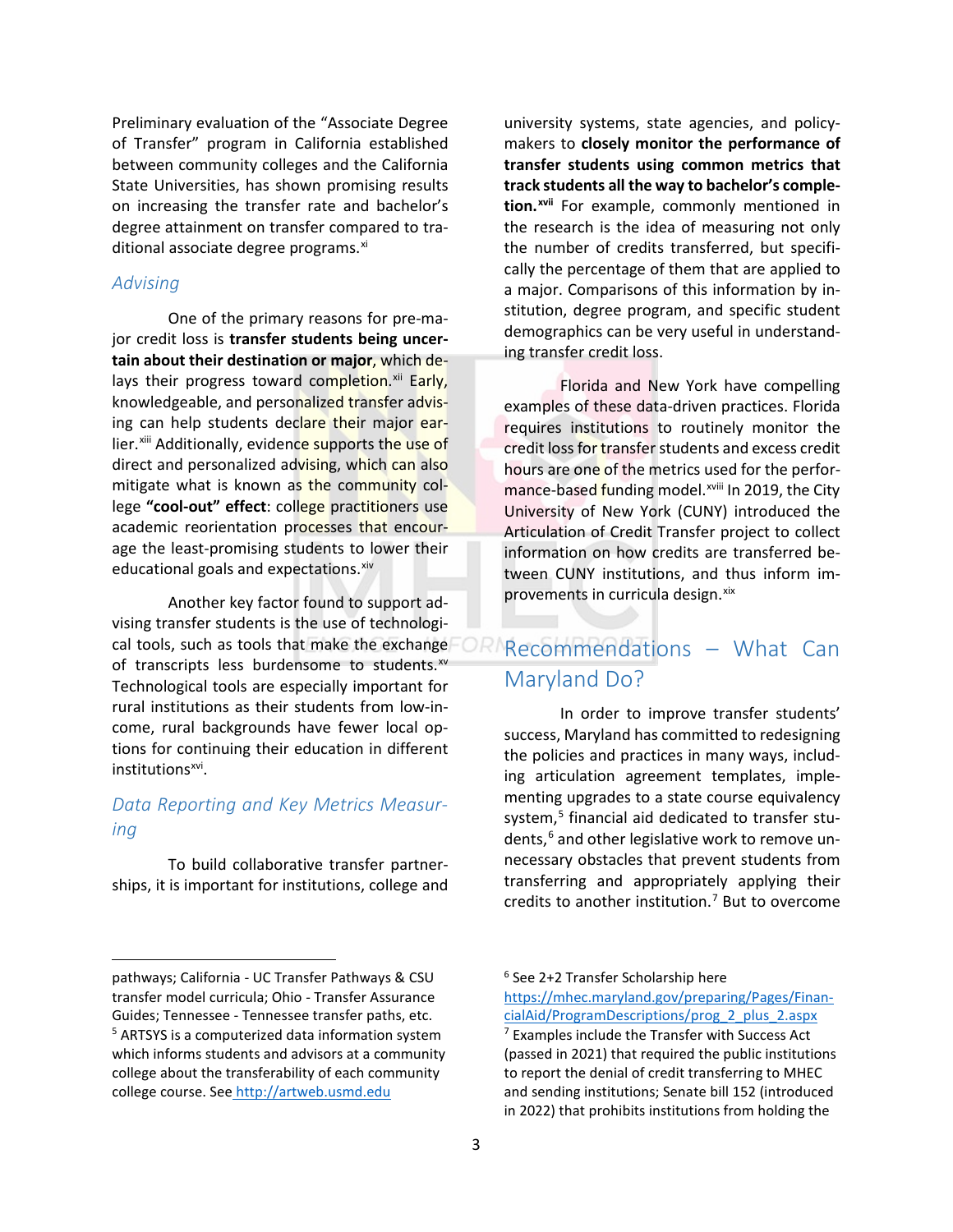the persistent transfer student achievement gap, we have to do more to improve our strategies.

## *Maryland Higher Education Commission (MHEC)*

It is important to **realize the limitations of the current articulation agreement**, which mainly focuses on the mobility of credits in general education instead of major-specific course equivalency. Studying the effectiveness of current major-specific transfer-oriented degrees (e.g. Associate Degree in Nursing, Associate of Science in Engineering, and Associate of Arts in Teaching) may yield lessons for designing a more effective statewide articulation agreement. To further refine policies, MHEC can lead stakeholders on **constructing a data or reporting system** that monitors transfer student success routinely.

# *Maryland Four-Year Institutions and Community Colleges*

A commitment to support transfer students from community colleges *and* four-year universities is essential to successful articulation and bachelor's degree completion efforts. Strong bachelor's degree completion requires both high completion rates of non-transfer students and high completion rates of transfer stu-

53. <https://doi.org/10.3102/0162373708327756>

l

 $\overline{\phantom{a}}$ 

<span id="page-3-1"></span>transcripts of students who own unpaid bill at the institutions; and House bill 966 (passed in 2022) that provides consistency among institutions to assess academic credit for prior learning. Additionally, Maryland statute and regulations require that students who have obtained an associate degree or who have completed 60 or more semester hours of credit may not be denied direct transfer to another public institution if the student attained a cumulative grade

dents. Providing **fair financial support to transfer students**, **helping transfer students to adapt to a new campus**, and **removing unnecessary obstacles that they encounter** are recommended initiatives that four-year institutions can prioritize. Community colleges and four-year colleges and universities that exchange relatively high proportions of students can better track transfer students' success by **identifying and strengthening partnerships**, **exploring the bottlenecks** that prevent transfer students from graduating, and **aligning curriculum and academic design**. Finally, it is important to help students develop their "**transfer college knowledge**"[8](#page-3-1) and support students in selecting a degree path early on.

## *Academic Advisors and Faculty Advisors*

Faculty and staff at both community colleges and four-year institutions can play a pivotal role in how students determine their academic career and program of study. Advisors and faculty members should be cognizant of transfer pathways, provide necessary support to outbound transfer students by helping them prepare and navigate the transfer process (e.g., minimizing the "cool-out" effect), and take steps to assist inbound transfer students who may be experiencing a transition shock.

<span id="page-3-0"></span><sup>i</sup> Long, B. T., & Kurlaender, M. (2009). Do Community Colleges Provide a Viable Pathway to a Baccalaureate Degree? *Educational Evaluation and Policy Analysis*, *31*(1), 30–

ii Monaghan, D. B., & Attewell, P. (2015). The Community College Route to the Bachelor's Degree. *Educational Evaluation and Policy Analysis*, *37*(1), 70– 91. <https://doi.org/10.3102/0162373714521865>

Xu, D., Jaggars, S. S., Fletcher, J., & Fink, J. E. (2018). Are community college transfer students "a

point average of at least 2.0. For more detailed regulations, see

[http://www.dsd.state.md.us/COMAR/SubtitleSearch](http://www.dsd.state.md.us/COMAR/SubtitleSearch.aspx?search=13B.06.01.*) [.aspx?search=13B.06.01.\\*.](http://www.dsd.state.md.us/COMAR/SubtitleSearch.aspx?search=13B.06.01.*)

<sup>&</sup>lt;sup>8</sup> The examples of the transfer college knowledge include advantages and challenges of beginning their education at a community college**,** the importance of selecting early their major and destination institution, and the consequences of delaying these decisions (See Hodara et al., 2016).